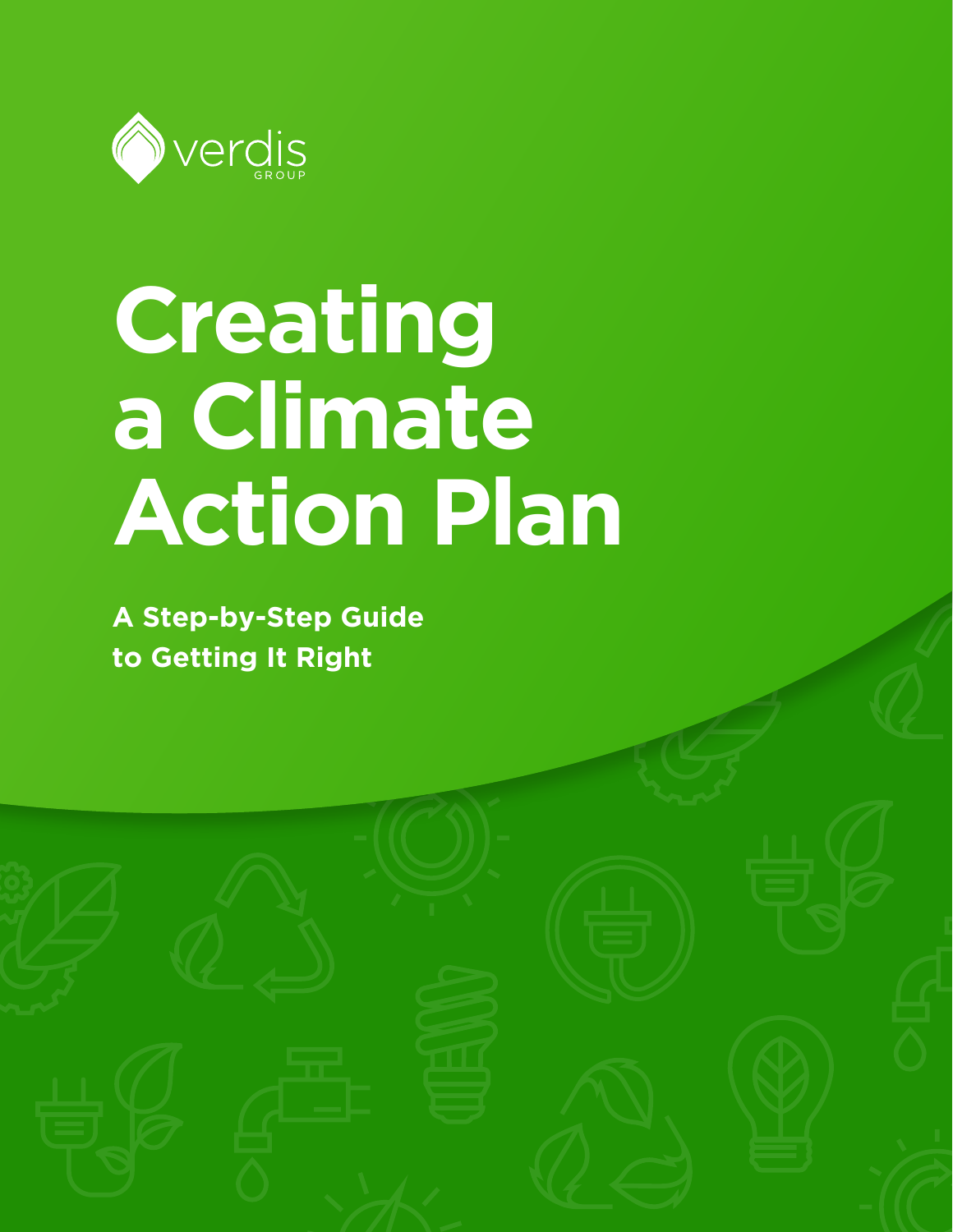

# **What is a Climate Action Plan?**

**If you're reading this, it's probably because you're about to start the process of creating your Climate Action Plan. Great! This guide is an important first step.**

A Climate Action Plan is the strategic roadmap that a municipality or large organization commits to in order to reduce its greenhouse gas (GHG) emissions and related climatic impacts. While some cities, counties, states and public entities are required to create a climate action plan, others are doing it proactively to help build greater climate resilience.

Creating a Climate Action Plan that you can successfully implement and generate community support around happens off the page, through a well-facilitated collaborative process.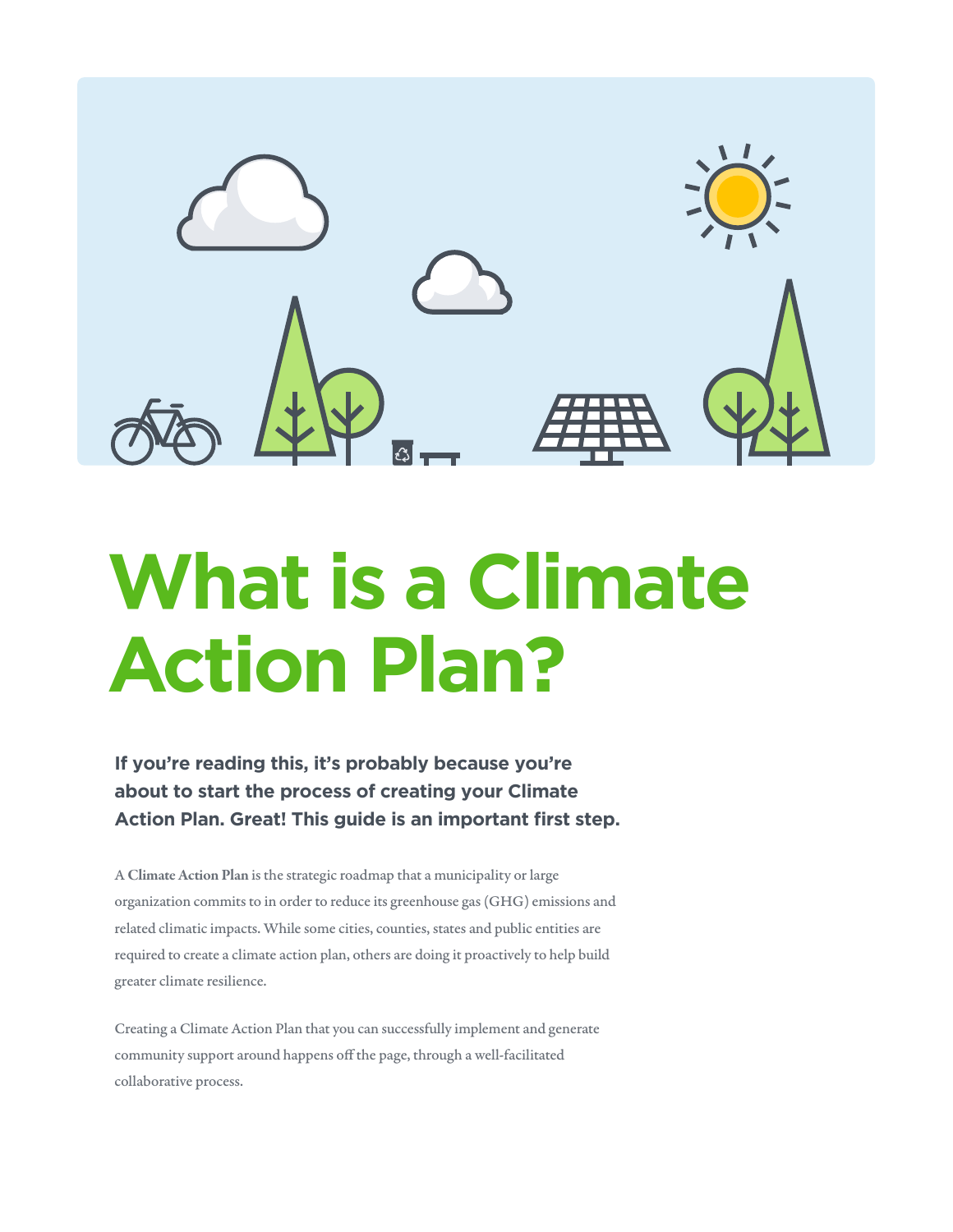

# **Process of the Climate Action Plan**

Creating a Climate Action Plan is a multidimensional process that includes in-depth research, detailed analysis, community involvement and education, and a solid, time-tested process. The final plan details a roadmap for climate success, while the process of creating the plan sets the stage for effective real-world implementation. The process unfolds over the following three steps.

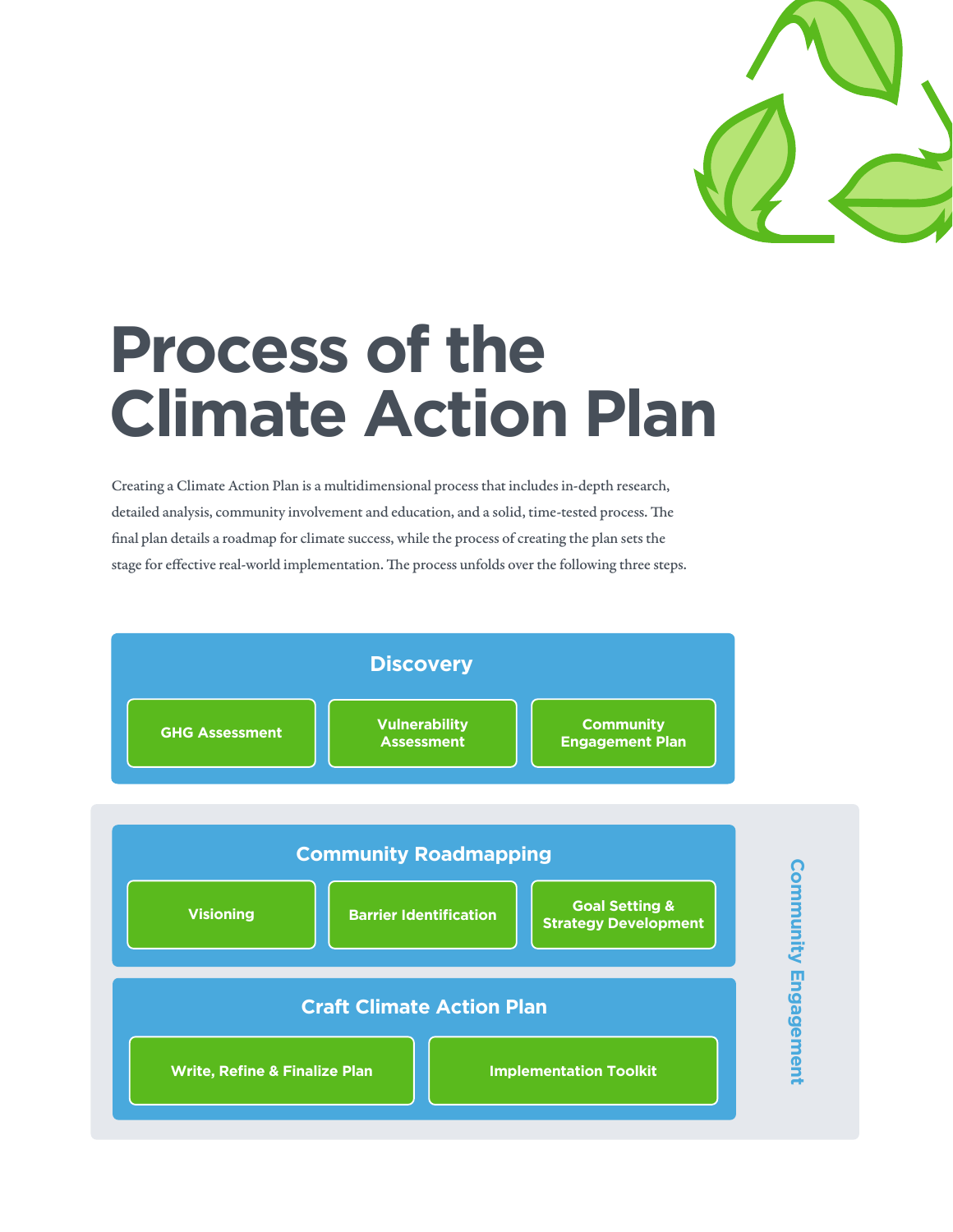### **Discovery**

The first step in the process is to lay the groundwork for success by reviewing previous sustainability and climate work, benchmarking with peer municipalities or organizations, developing a solid baseline and tightening the project plan.

#### **Greenhouse Gas Assessment**

Conduct or update your greenhouse gas inventory. The assessment provides an important foundation upon which many decisions will be based, so accuracy and thoroughness are imperative.

#### **Vulnerability Assessment**

Identifying the specific climate and non-climate risks the community will face because of climate change.

#### **Develop a Community Engagement Plan**

Identify key stakeholders, determine your communication vehicles and processes, establish a shared online engagement hub. The plan needs to be equitable and have strategies for including community members who have traditionally been underrepresented.

## **Community Roadmapping**

Your community engagement efforts should span the majority of the project plan. There will be a consistent foundation of opportunities for any member of the public to engage, and there will also be peaks of activity when key stakeholders and a Climate Action Plan task force meets. These engagement activities are critical to creating a plan that the community truly owns, which is a key to long-term success.

Several months of work will be needed to develop your Climate Action Plan. This largest phase is a constant dance as you manage myriad stakeholders, build consensus toward a community vision and goals, assess your climate vulnerabilities and identify, vet, refine and prioritize the strategies that will lead you to your goals. Buckle up...it's a fun ride!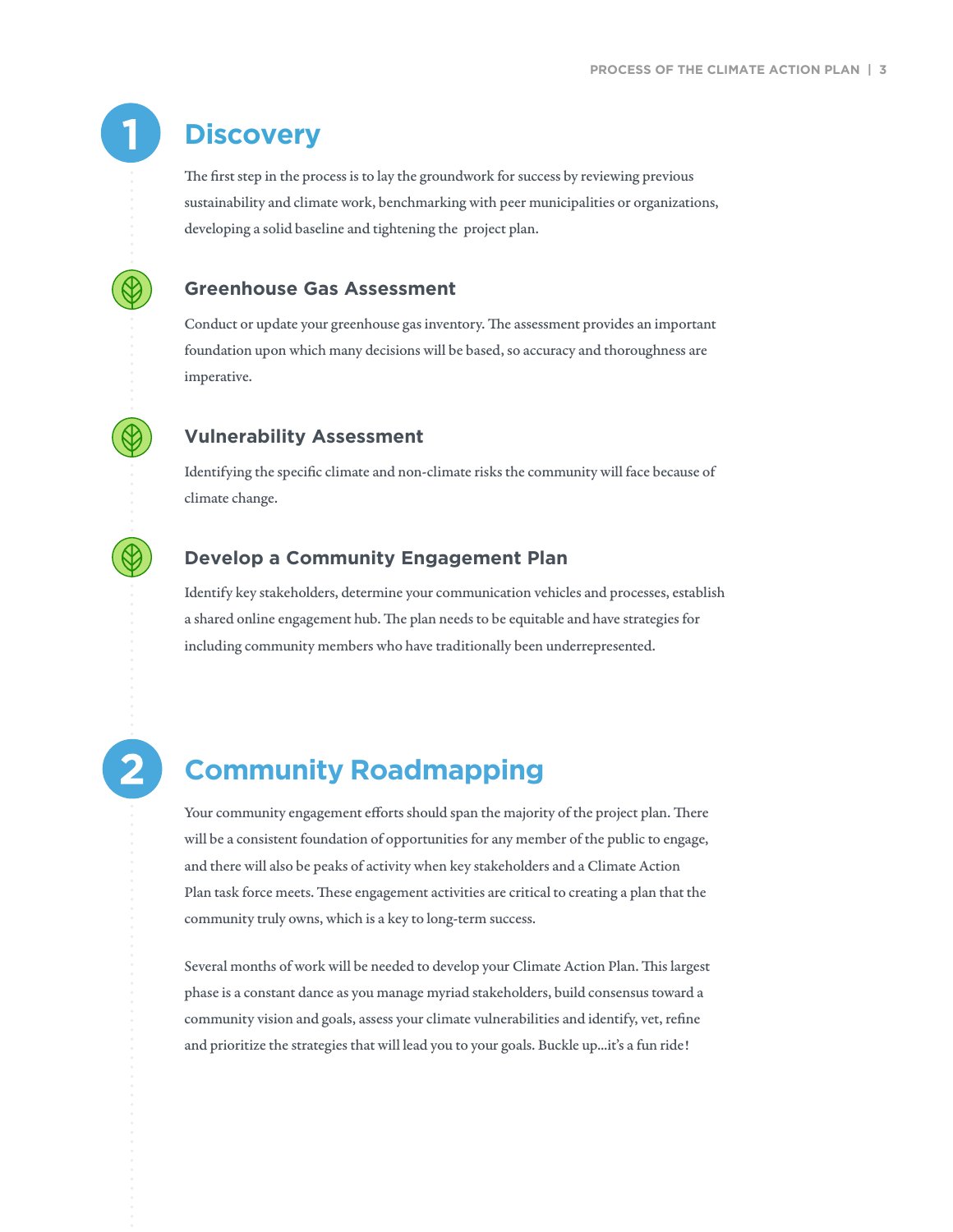#### **Visioning**

 $\bigcirc$ 

As a team, an important early step is to articulate a clear and practical vision of what your climate resilient municipality or organization of the future would be like.

#### **Barrier Identification**

What is holding the community back from achieving its vision?

#### **Goal Setting & Strategy Development**

Every community should set specific, measurable, achievable, relevant, and time-bound goals. This phase is also where you develop your specific strategies to address the indentifies risks and achieve the vision. These strategies are grounded in greenhouse gas forecasts and planning, which help to ensure you know which strategies will have the biggest impact.

# **Craft Climate Action Plan**

With much of the heavy lifting done, the team crafts the plan and develops all the tools and resources needed to implement the plan.

#### **Write, Refine & Finalize**

It's time to get busy writing. The team will write the plan, release a draft, gather public input, and finalize.

#### **Implementation Toolkit**

Commit to concrete plans for accountability, collaboration, implementation and action. Roll out an online dashboard to track progress toward goals.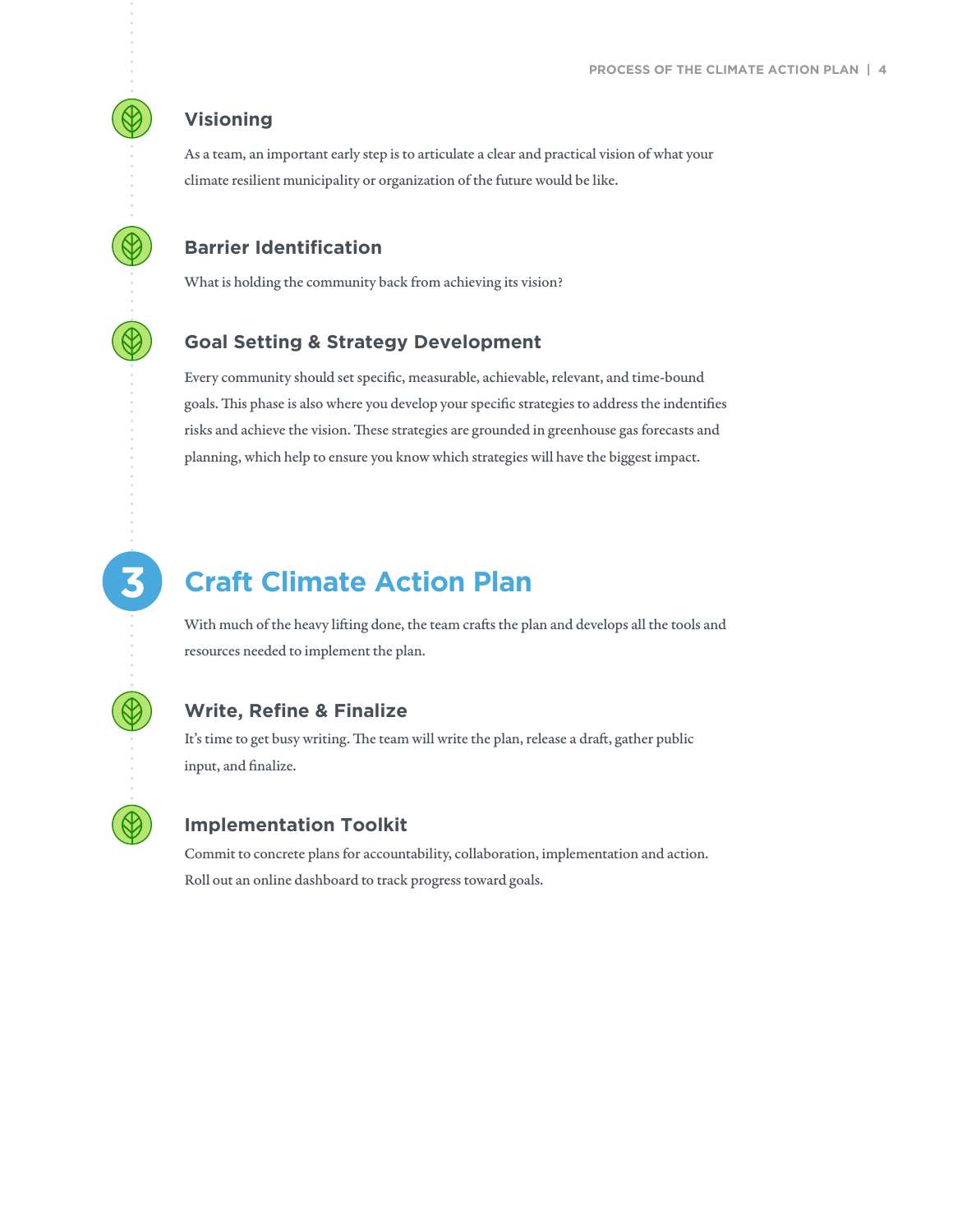

# **Structure of a Climate Action Plan**

There are multiple ways to craft your Climate Action Plan, but at the very least, your plan should include these five sections:

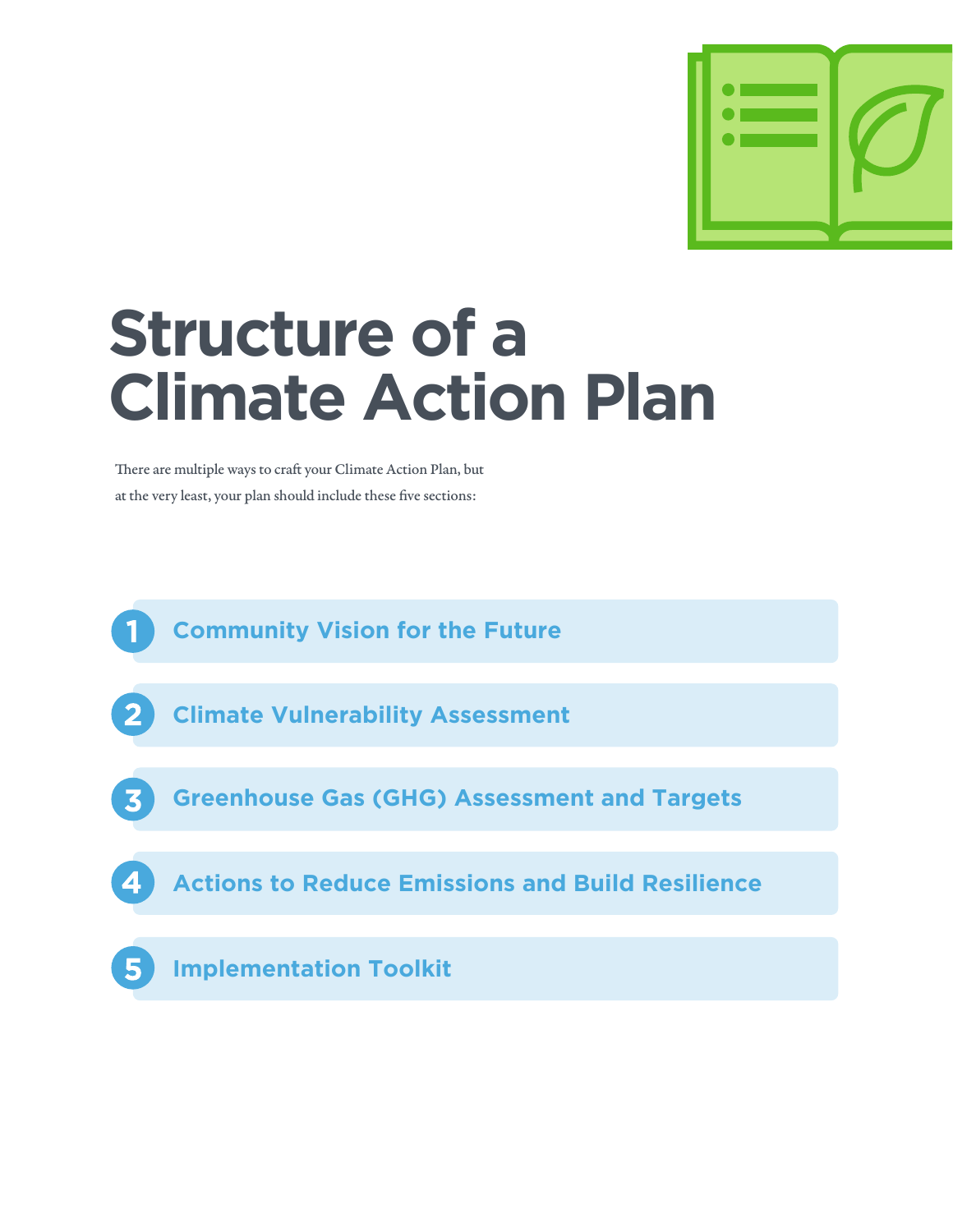## **Community Vision for the Future**

Always start with the end in mind. Your community's vision for the future will set the stage for its climate goals and the strategies you will pursue in the years to come.



# **Climate Vulnerability Assessment**

Pulling together climate data for your area, take a look at the ways your municipality or organization will be impacted. What are your citizens and workforces going to be facing in 10 years? 20 years? 50 years? How will climate change impact the land and water? Economic and social conditions? The makeup of the population? What new needs will climate change create? What hazards will be created or exacerbated in the community from extreme weather events? What domino effects might then occur from those events?

Projecting the future impacts of climate change and how they'll directly impact your community is an eyeopening experience for most members on the Climate Action Plan team. It's also an important step for generating plan buy-in and starting to nail down key areas of priority that will guide the prioritized actions.







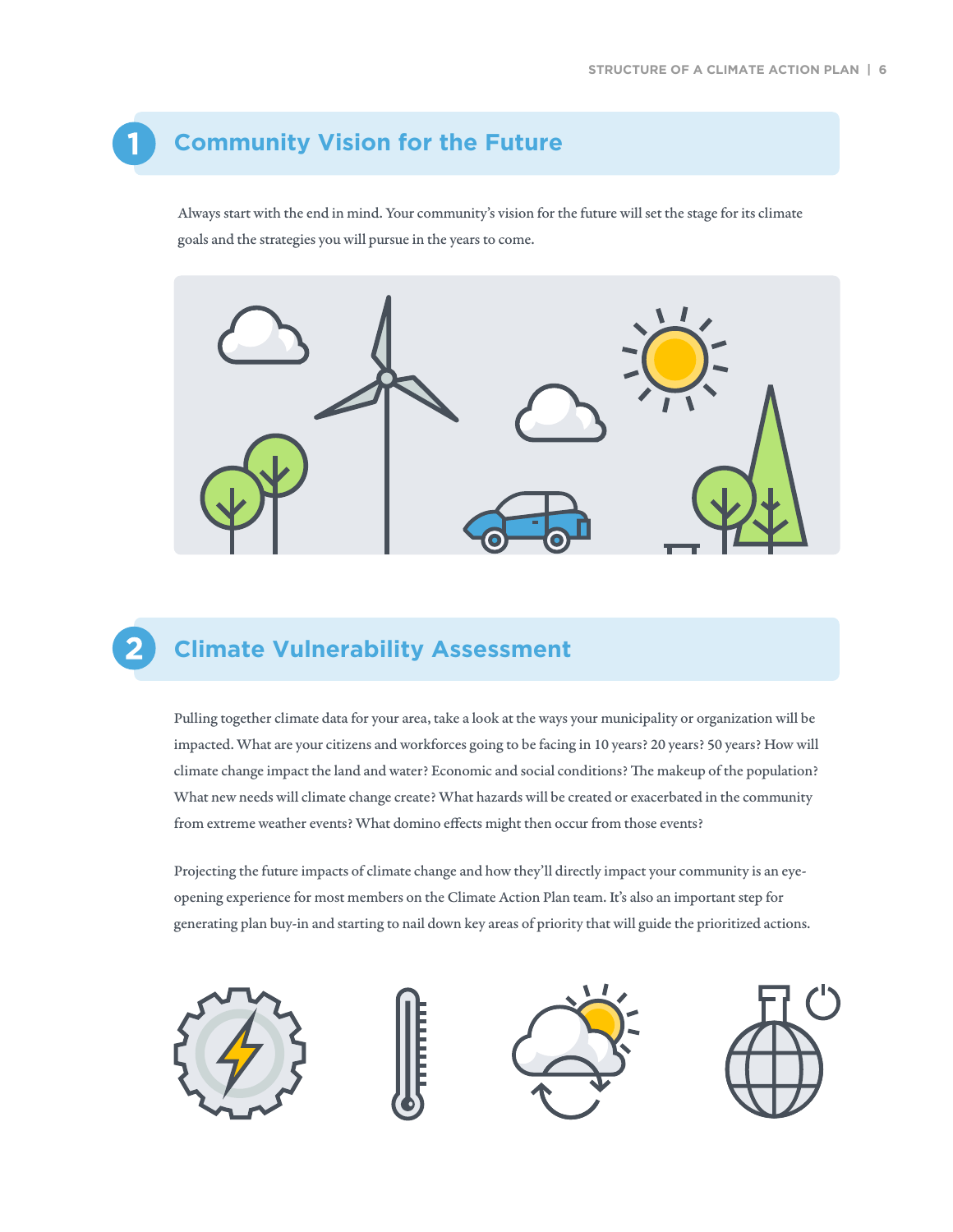### **Greenhouse Gas Assessment and Targets**

Before you can set GHG reduction targets, it's critical to have an accurate, comprehensive inventory of your current emissions. Your GHG emissions inventory will catalog all sources of GHG within the municipality or organizations. The assessment is a valuable tool to inform the actions that are most critical for your Climate Action Plan, and which actions may not be a priority for your community.

Determining your GHG emissions can be a complex process that is best handled by an experienced partner. GHG sources for municipalities to inventory must include these basics, and determining how to continue tracking these over time can be quite complex:

- Fuel combustion and electricity use in facilities (including public buildings, wastewater treatment plants, water pumping stations, and others)
- Electricity use for streetlights, traffic signals, and other public lighting
- Mobile fuel combustion in vehicle and transit fleets
- Solid waste facilities
- Wastewater treatment facilities

#### **Other organizations may inventory GHG sources like:**



**Purchased Goods and Services**



**Employee Commutes**



**Electrical Power Distribution**



**Generation**



**Employee Business Travel**



**Fugitive Refigerants**

Armed with your GHG inventory and your projected climate impacts, the next step in creating your Climate Action Plan is to clearly lay out realistic goals for your GHG emissions. What are the far-reaching benefits to these reductions to everyone in the community—economic, social, and health?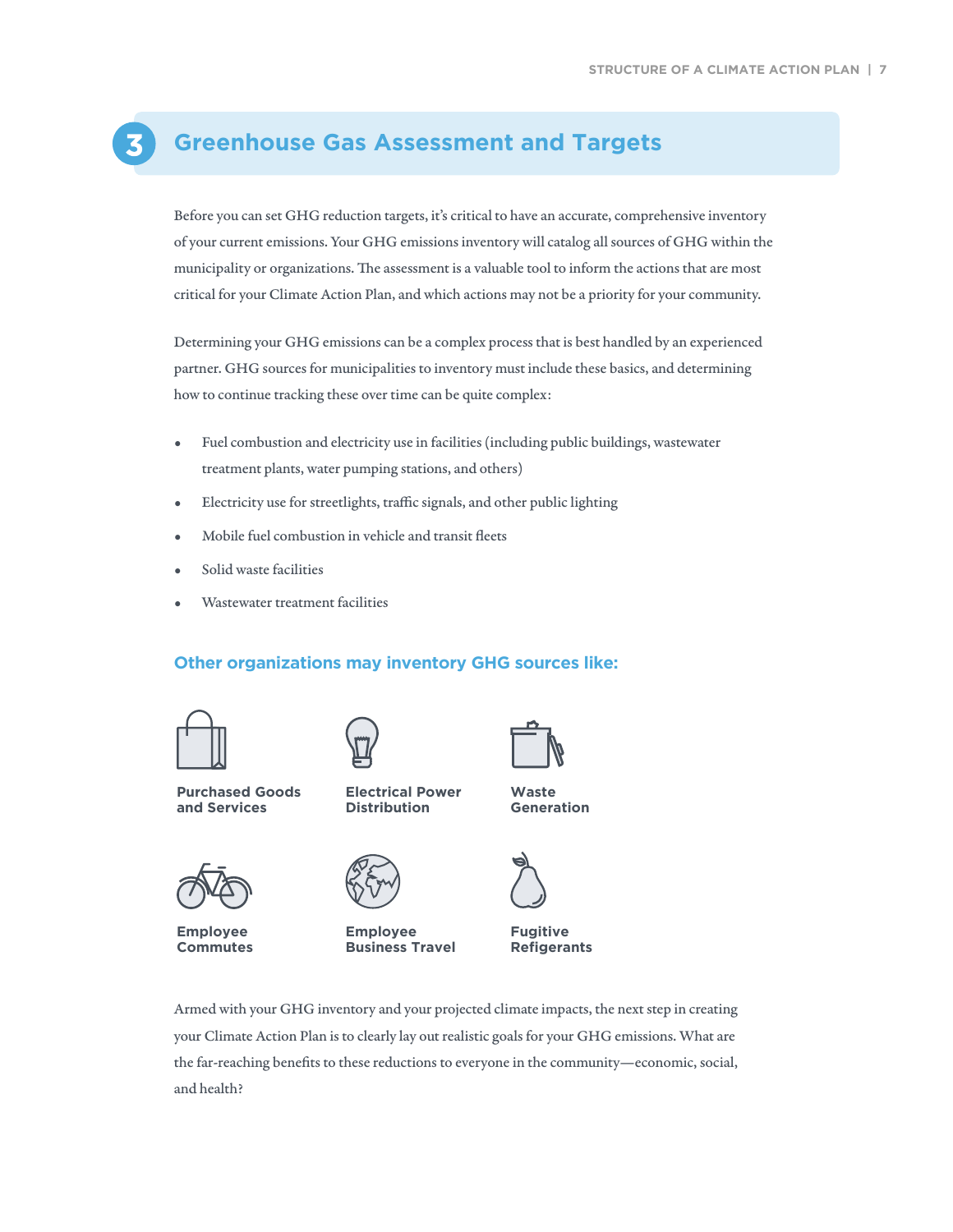#### **Actions to Reduce Emissions and Build Resilience**

This is the "plan" part of the plan. Here, you'll work through the actions that need to be taken to change that projected picture of the future. Based on your GHG inventory and vulnerability assessment, what are the most impactful actions that can be taken? Where are the quick wins? Which actions will garner the most community support?

There are multiple considerations and analyses that will go into developing your prioritized action list. But knowing where most of your GHG emissions are coming from and which projected strategies are most critical to mitigate emissions will guide much of your decision making.

You'll also work through which actions are prerequisites to other actions. Prioritizing those foundational actions higher up the list may help you reach your goals more efficiently. On the other hand, if the community is looking for signs of progress, you may prioritize items that are easier to implement in the name of creating early buy-in, leading to greater momentum.

## **Implementation Toolkit**

Now you're onto the fun part: implementation. But you need to pull all the right tools together to ensure the community is well-equipped to be successful. One of the most important tools is a dashboard that tracks and effectively communicates your progress. Because the purpose of the Climate Action Plan is to decrease your GHG emissions, a critical part of the plan is how to track those numbers to ensure they're heading in the right direction. The toolkit should include, among other things, a customized dashboard that monitors all the critical metrics of a Climate Action Plan and makes them public so everyone in the community can have a transparent view into the plan's progress.

Beyond GHG emissions, many entities find that there are other important metrics to track as part of their journey to their target numbers. Water usage, Energy Star rating, materials diversion rate, sustainability engagement score, and increase in green transportation are examples. Deciding which measures are most critical for your plan's goals and developing a plan to track them is a requirement for a comprehensive Climate Action Plan.

Finally, establish, communicate, and start using your concrete plans for accountability, collaboration, implementation and action.